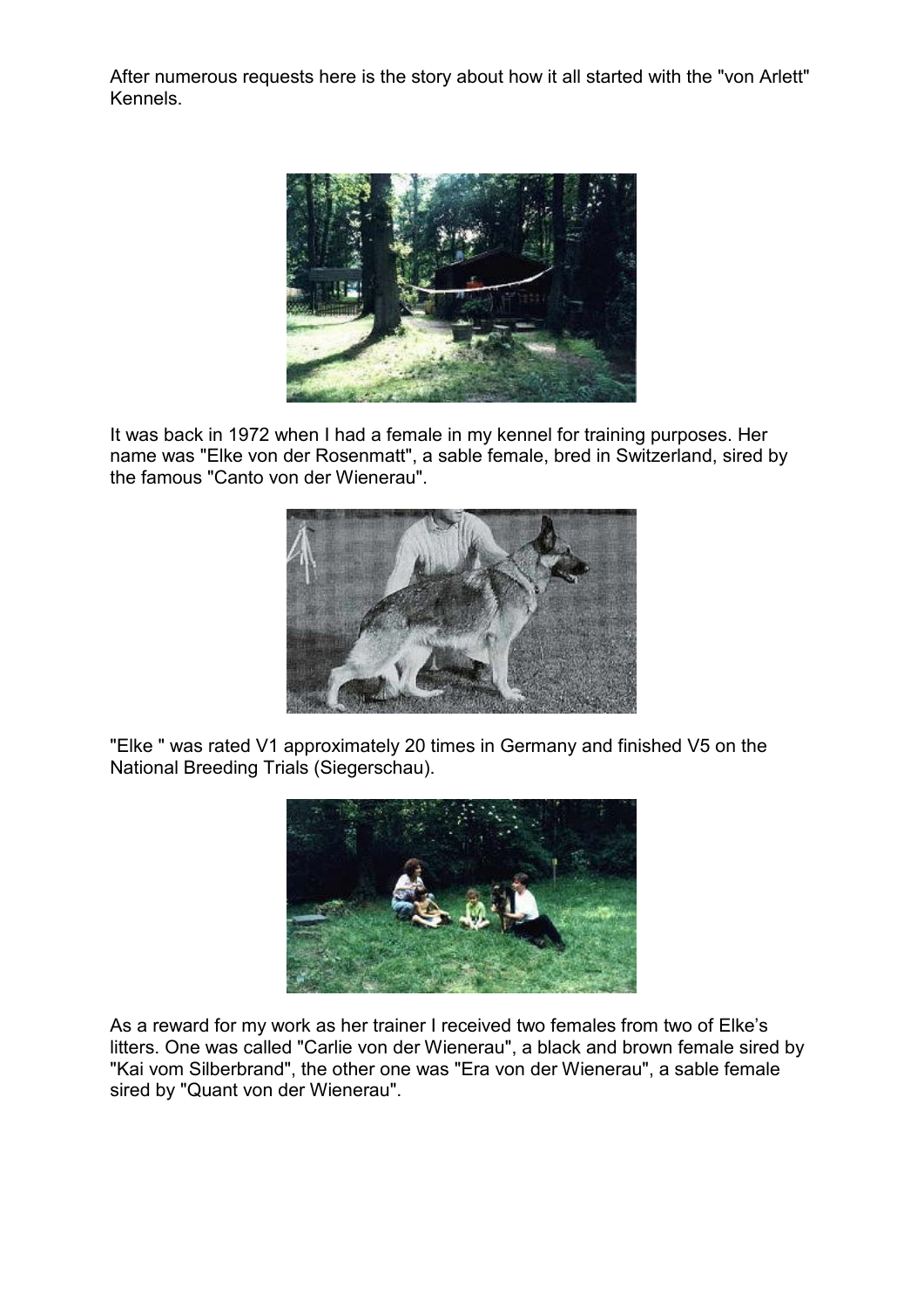

These two females were the cornerstones of my breeding activities. Both of them have produced very well. "Carlie" had many successful descendants. Among others the class-winners, one runner-up in the 12-18 months class, 2 VA females and one V1 female. All of these dogs still had the "von der Wienerau"-kennel name. In those days my kennel name did not exist yet.

While I was in Switzerland on vacation I called the owners of the mother of "Elke von der Rosenmatt" and asked them if could come and visit them to see "Elke's" mother. When I arrived we went to the back of the house and the lady called her :"ARLETT, ARLETT, WHERE ARE YOU!!" So obviously, that is where I got the name "Arlett" from.

The first litter I bred using my new kennel name "von Arlett", was in October 1972. The dam was "Era" and the sire was "Irk von der Wienerau". Although this litter was my first one and consisted of only three pups, all three pups became very successful. "As von Arlett" became the Brazilian Sieger and made a name as a great producer. "Argus von Arlett" received many top V ratings just like "Agent", the only sable male in this litter, who later would become the fist sable male in the history of the SV to present a progeny group on the Siegerschau, although he died sadly enough at the age of only 3 ½ years. This progeny group consisted of 17 animals, originating from as few as 11 litters.

As a working dog too, Agent was able to establish himself. Being a very hard dog himself, he was able to produce offspring that participated in the Regional Working Dog Qualification Trials (Landesgruppenausscheidung) and the National Working Dog SchH 3 Trials. (Siegerprüfung)

From the first J-litter that was born in 1984 some dogs became well-known too. "Joker", a sable male that was rated V17 on the Siegerschau, was also able to present a progeny group.

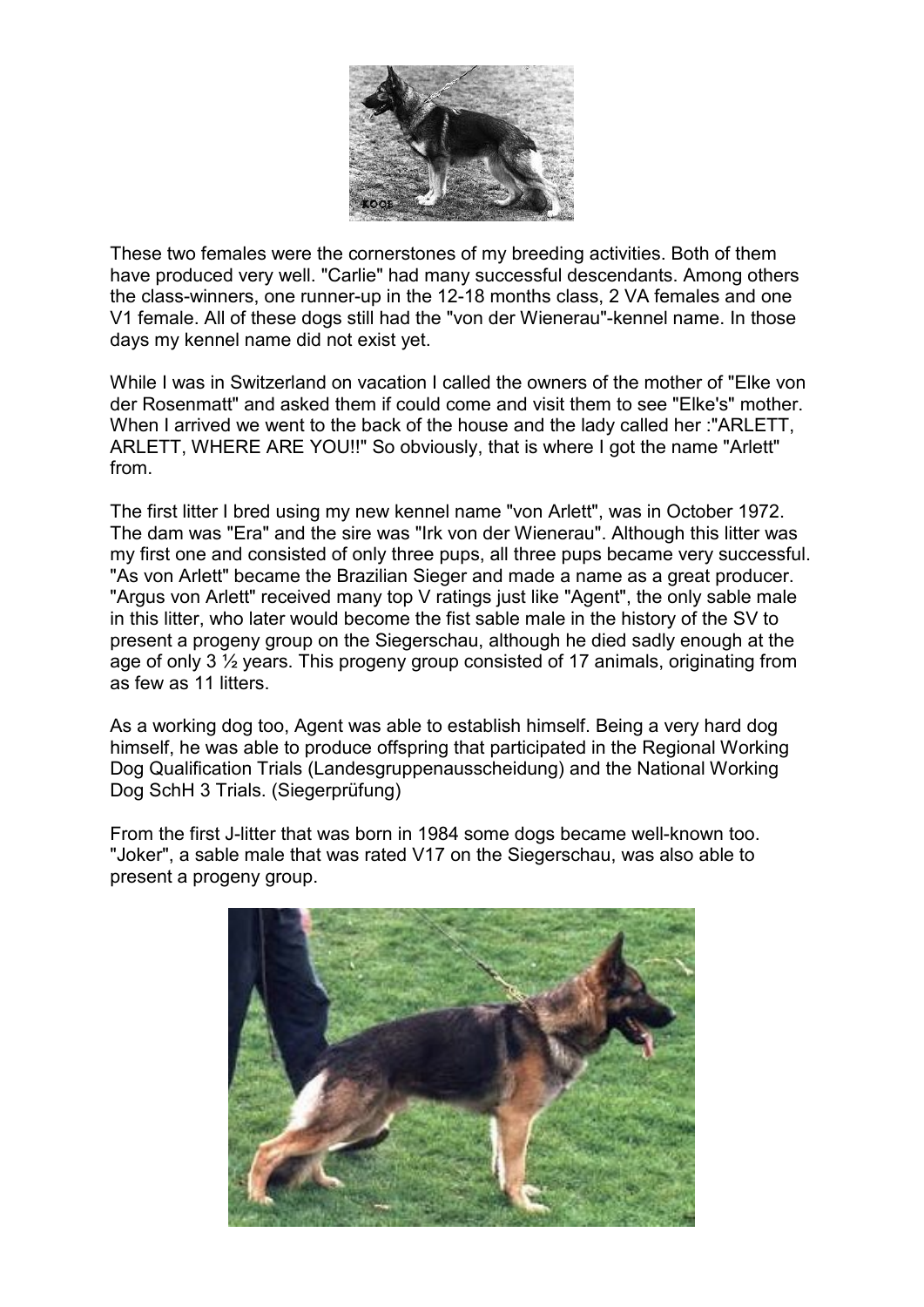"Joker" was known for his hardness and some of his offspring participated in qualification trials and the national SchH 3 trials. One of his daughters, "Hexe von der Seufzerallee" even won the FCI World Championship! "Joker's" littermate "Jeannie" was rated V 7 on the national show trials (Siegerschau) and "Java" V32.

The first U-litter Arlett was born in 1986 and brought us several V1 rated females. "Ursa", the best-known of them, won her class about 25 times, also on the so called Landesgruppenschau, a regional championship where dogs come travelling from far to compete.



She was rated V 12 on the Siegerschau. Her littermate "Uschi" too was a class winner many times and finished V 22 on the Siegerschau. Also the other littermates, "Ulli", "Ute" and "Utta" were class winners more than once and produced very well too.

With "Ursa" I first bred a sable male "Plato" sired by "Carlo von der Wienerau". "Plato" was rated SG 15 on the Siegerschau. He also managed to win his class on several regional shows, in the adult class too (V1).

At the end of 1993 I bred "Ursa" to "Yago vom Wildsteiger Land". From this litter we kept a male by the name of "Flick von Arlett" who finished first on all of the shows he participated in, also V1. Unfortunately enough, his show career was abruptly called to an end by a broken toe. Being very popular as a breeding partner in Germany as well as with foreign breeders, he was able to present a progeny group of 17 animals at the earliest possible occasion in 1995. Eight of his offspring were rated in the best rings, three of them were in the top ten on the 1995 Siegerschau.

In 1996, Flick again presented a group of 17 dogs that **all** received the best possible rating. One male, Shanto's Xano, a Dutch bred dog from Flick's very first litter, was even rated VA! Two more dogs were among the top ten ratings, SG 4 in the 18- 24 months class males, "Quai zu den sieben Burgen" and SG 10 in the 12-18 females, "Zula von Arjakjo"

With these two progeny groups, Flick was able to prove his value for breeding and he has certainly proved to be one of the best representatives of the "Uran" bloodline.

After that I bred "Ursa" to "Enzo von der Burg Aliso" and this litter only brought one single female puppy, "Soffie von Arlett". Soffie, however, has already established herself as a top producer. One of her sons, "Italo von Arlett" sired by "Landro vom Mönchberg", finished SG 4 as a sable male in the 18-24 month class on the 1993 Siegerschau. In 1996 Italo was rated V1 four times and V23 on the Siegerschau.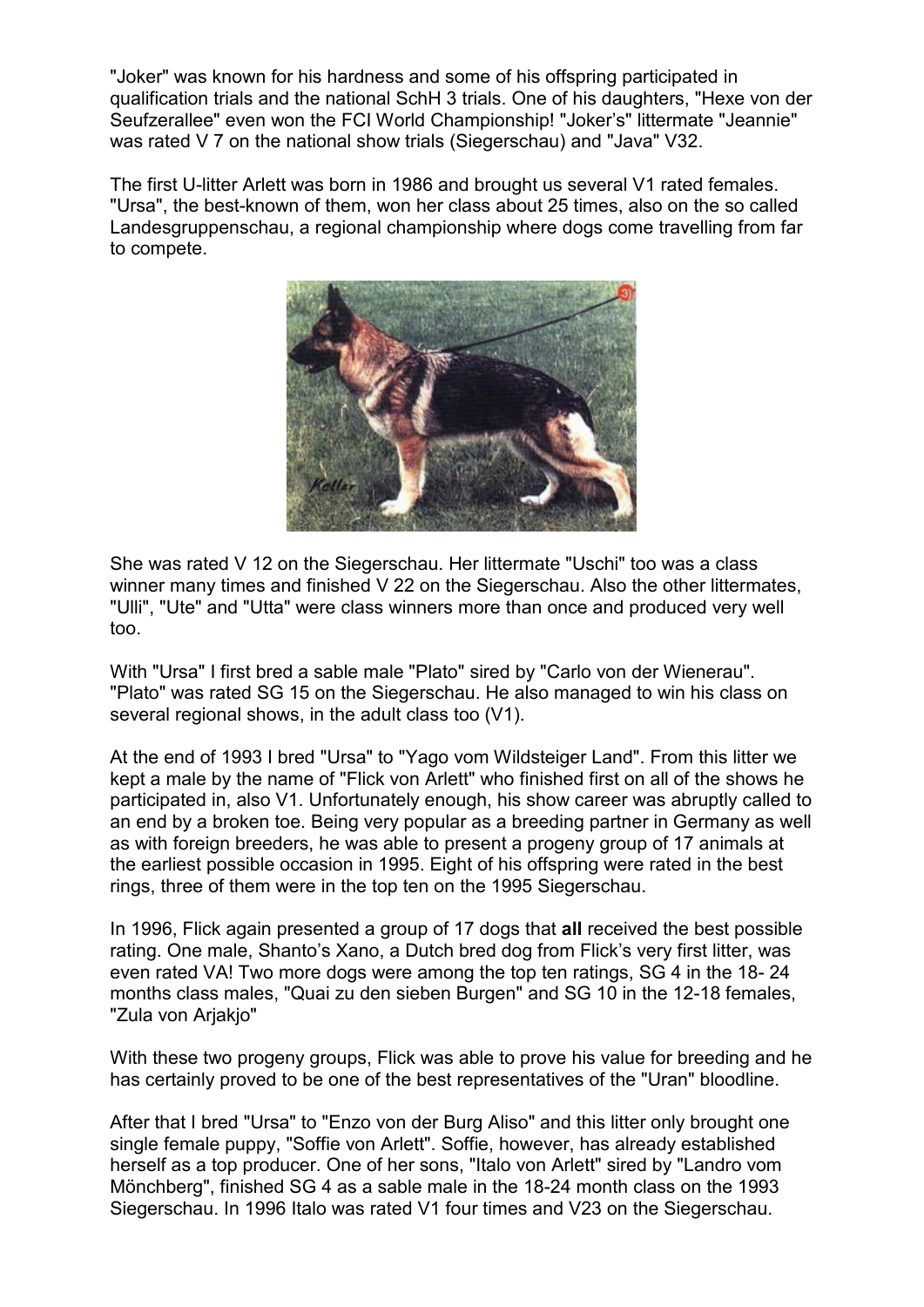Soffie's litter sired by "Ulk von Arlett" gave us a dog by the name of "Nicco von Arlett" who received many top ratings and was very popular as a stud with German and foreign breeders. In 1995 "Nicco" was rated V33 on the Siegerschau and the next year he presented 8 of his offspring produced in a time span of four months only. Three of them were among the best thirty, one female "Wendrina von der Kahler Heide" was even rated SG 8 in the 12-18 months class. On the 1998 Siegerschau in Nürnberg, Wendrina and her littermate Woldorona both were honored with the VA title. (Auslese)

Soffie's next litters by "Ulk von Arlett", "Nero vom Hirschel" and "Visum von Arminius" showed me that I have found a worthy successor for Ursa in "Soffie". Altogether, 12 of "Soffie's" offspring have been presented on the Siegerschau.

"Ulk von Arlett" stems from a combination of "Yago vom Wildsteiger Land" and "Dollie von Arlettt" a daughter of "Fedor von Arminius" that still has "Elke von der Rosenmatt" on her mothers side. "Ulk" was sold as an eight week old puppy to friends in Italy (Gianni and Angelo) and came back to Germany a lot later to be titled and trained. He was rated SG 25 on his first Siegerschau in 1991 and went back to his owners in Italy after that. In 1992 he came back to us and was rated V 7 on the Siegerschau which was a great achievement and success and we were all very happy about it. A few weeks after that Siegerschau I went to Italy to visit his owners and to ask them if they were willing to let us have the dog back, which luckily enough, they did and we are still grateful for that. So we got him back which we have never regretted for a single minute.

Apart from being our most successful dog, Ulk is real nice uncomplicated personality with a great character and a superb fitness. At nine years he is still healthy as a fish in the water and still popular as a stud among German and foreign breeders.



In 1993 Ulk was able to fight himself into the "Auslese" and in the year after, his large progeny group was one of the reasons why he finished as a runner up.

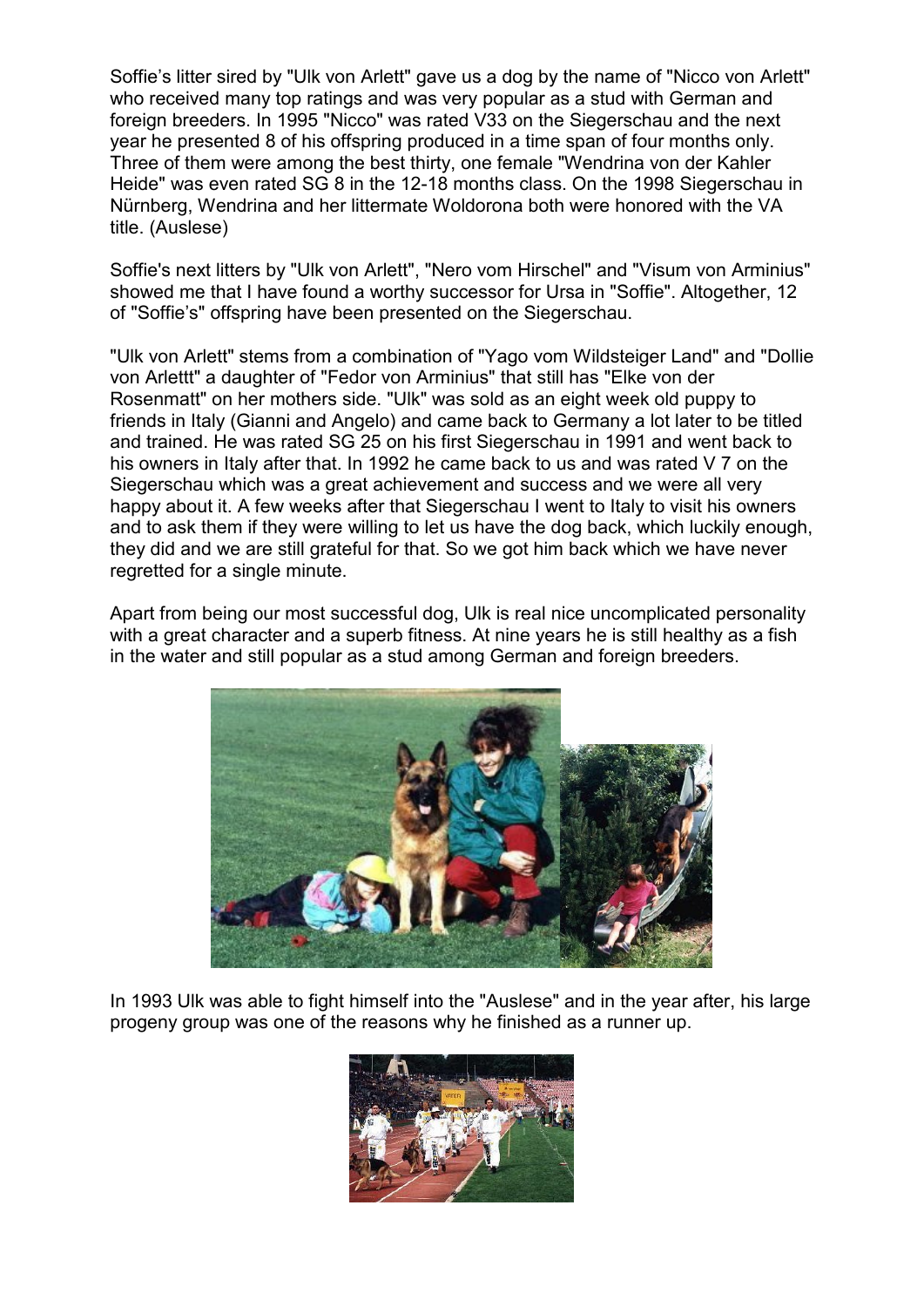In 1995 Ulk was able to present the largest progeny group and was rewarded the VA 1, Sieger title.



In 1996, he again had the largest progeny group with the largest number of animals that received the best rating. In 1996 Ulk was able to present a class winner for the first time, 18-24 months winner "Junghundsieger Rikkor von Bad Boll" and a female rated VA "Tatja vom Mönchberg" All in all his offspring excels for reasons of hardness, temperament and stamina as well as superb characters.

In 1998 again some of Ulk's offspring received extraordinary ratings. "Pancho von Arlett" was rated SG 5 in the 18-24 months class. Ulk grandson "Mack von Aducht" was able to win the 12-18 months class and Ulk-son "Rikkor von Bad Boll" won the big title, VA1 in the working class. This is the first time since "Uran" that a male who is not yet four years old was able to win the title.

Altogether, "Ulk's" offspring excels because of their resistance to strain and good character with lots of temperament.

Also on the higher levels of the working dog sector Ulk was able to leave his traces. Several of his offspring are being presented here. One of them is "Lasso vom Kämpchen", stemming from Ulk's very first litter. Lasso passed the majority of his titles with a V-rating. Anyone familiar with the working dog trials knows what this means. Apart from that, Lasso participated in the qualifications for the National working dog trials and successfully participated in the National Working dog Trials itself in 1997. On the Siegerschau, lasso was rated V35 in 1996 and V32 in 1997. This brought him the title of "*Universalsieger 1997*".

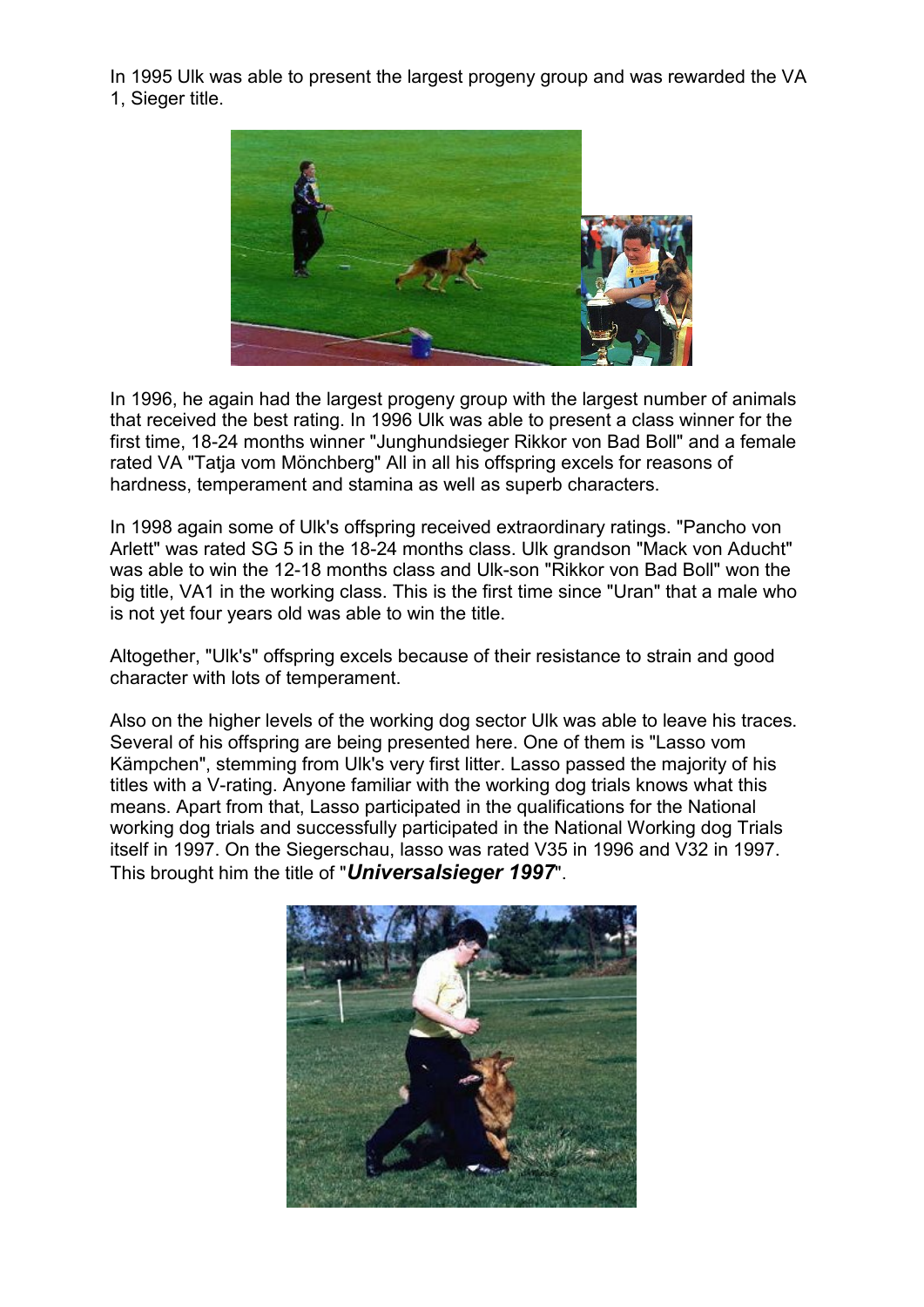Here are some of the highlights of Ulk's career, a career that is pretty unique so far in the SV.

- 1 x SV World Champion
- 2 x Belgian Champion
- 1 x Dutch Champion
- 1 x Indonesian Champion
- 2 x VDH World Champion
- 2 x VDH European Champion
- 2 x VDH German Champion

In 1996 he also was best in show on the VDH European Championship Show.



I do hope that people will still remember Ulk in ten years from now, only then he will be a truly great producer.

My complete breeding program has been influenced by the sable color. Approximately 25 % of my dogs are sable. This color does improve the pigmentation, but does not appeal to all breeders, though. Unfortunately enough, many breeders believe that a black and brown dog with one or more sable ancestors, will produce sable dogs himself. This is not true. The sable color is only reproduced dominantly and not recessively , i.e. sables can only be born if at least one of the parents is sable. Even the black and brown animals from a sable - black & brown combination can only reproduce sables if bred to a sable partner. Even an inbreeding to sables cannot produce sables unless one of the parents is a sable him- or herself.

(If you want to learn more about the Transmission of the sable color, click on "**SABLES**")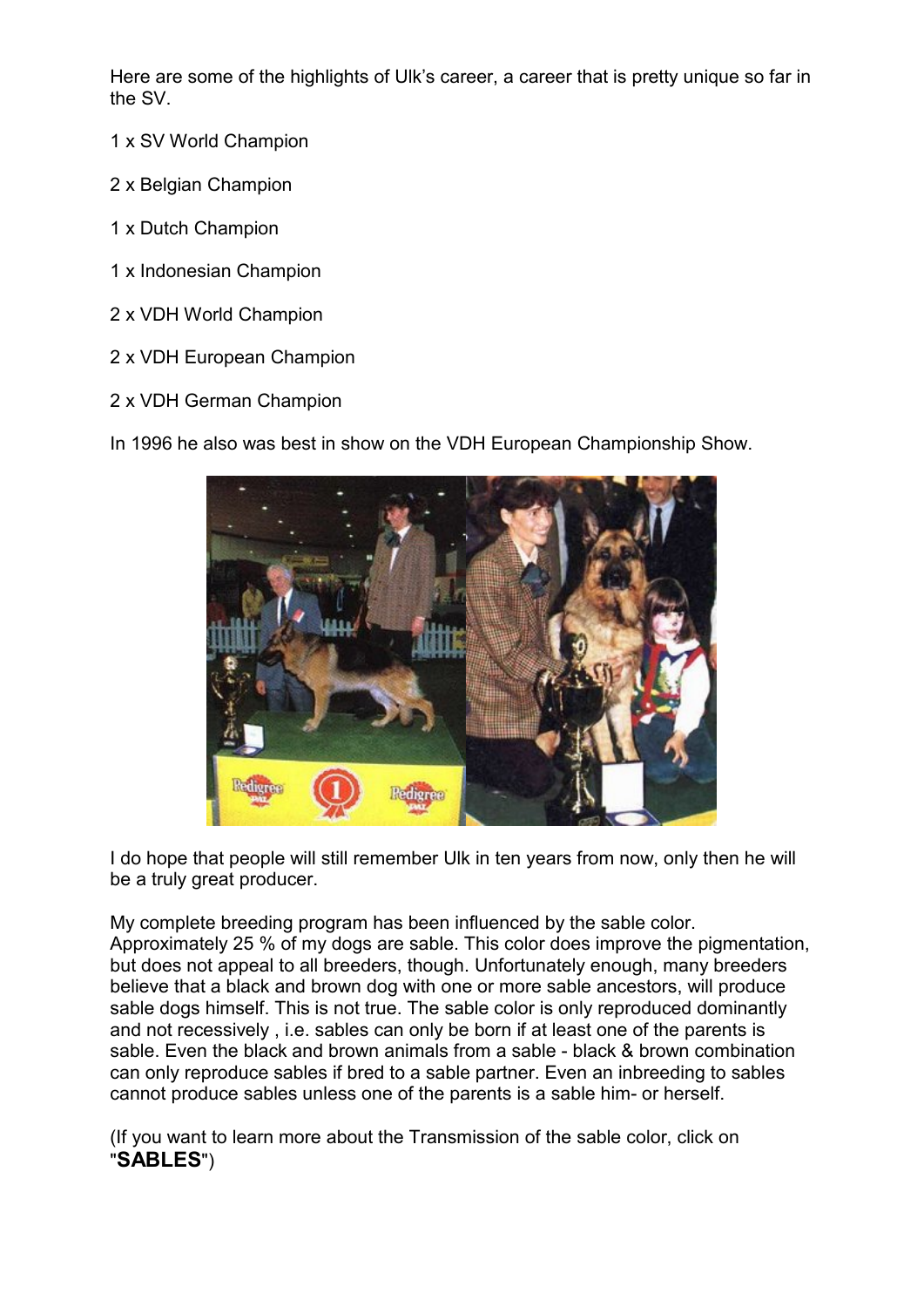As the first person in the SV, I was able to present a *purely sable* kennel group in 1987, consisting of nothing but sable dogs. I was able to do so three times now. In 1987 my group even finished second, in 1988 fifth and in 1996 third.



## *Now a little about the van Dorssen family*

Fortunately enough, my husband Mathijs or Thijs as his friends call him, had great sympathies for my hobby from the beginning and is very supportive. His help and support have decisively contributed to our success during the last few years. He speaks several languages, so we rarely have problems communicating with people.

Our daughter Alexandra is eight years old now and also an animal lover. All of our dogs are part of the family and this implies that our vacuum cleaner is always busy. Alexandra's favorite dog is "Flick" who spends most of his time in the house and patiently tolerates all of Alexandra's jokes and tricks. These two are a truly great team. Alexandra already helps me taking care of the puppies and spends a lot of time in the whelping box with the mother and the newly born babies.

In our house we never get bored.



In the mean time, Alexandra has her own dog. "Ussi von Arlett", a sable female sired by "Max della Loggia dei Mercanti" out of "Soffie", who has already received a few top ratings on large shows.